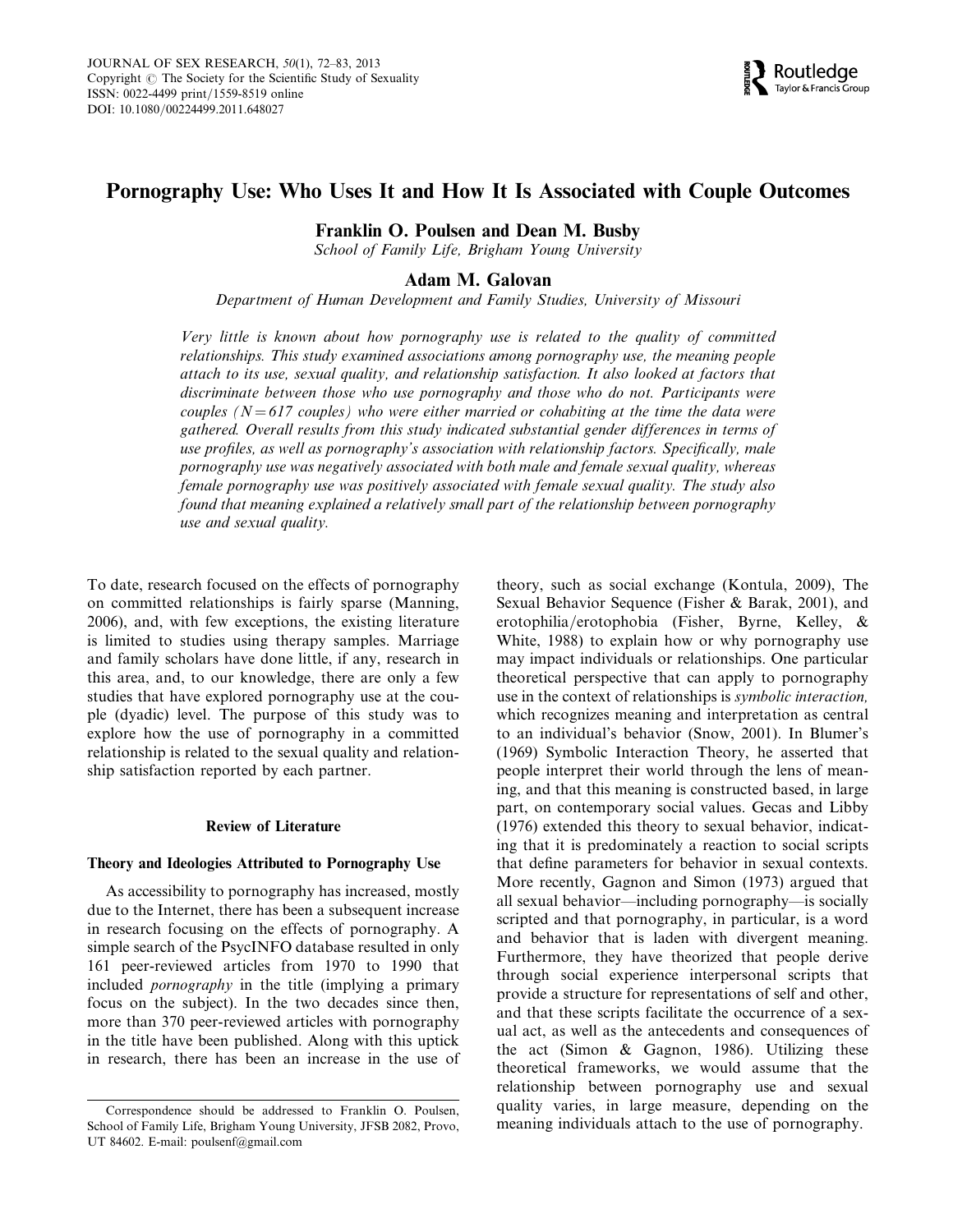In modern society, although there is likely a great deal of variation in the meanings individuals and couples attach to their personal or their partners' pornography use, there are nonetheless two broad ideologies that individuals utilize to construct meaning about pornography. One of these is the idea that pornography use is a form of sexual expression through which individuals can broaden their understanding of sexuality (Warner, 2000), or that it is a behavior that can create an erotic climate (Daneback, Traeen, & Mansson, 2009) in which the couple can experiment and enhance the sexual relationship.

The second major social script—consistent with the existing clinical literature—implies that pornography use is a form of infidelity (Schneider, 2002) in the relationship, or that pornography is deviant and objectifies women (Schneider, 2000). Individuals who adopt this perspective would likely be in opposition to the idea of pornography as expression or as a means of creating an erotic climate. This is consistent with literature that links lower usage of pornography with religious beliefs that categorize pornography use as sinful or destructive to relationships and spiritual health (Sherkat & Ellison, 1997).

Although much of the literature investigating pornography use in a couple context takes the perspective that pornography is destructive, substantial usage suggests that it may be turning into a normative behavior. Furthermore, because this literature is primarily from a clinical perspective, it may not represent the potentially positive influence of pornography on a relationship. In this study, we tested how these social scripts may explain the effects pornography may have on committed heterosexual relationships, and we accounted for the influence of religiosity by using it as a control variable.

# The Potential Impact of Pornography Use on Couple Relationships

Studies attempting to identify how prevalent pornography use is within a population have not used consistent measures or definitions in terms of how they conceptualize pornography use. Consequently, statistics on the use of pornography in the United States and elsewhere are not easily interpretable. The following studies are nonetheless helpful. According to research by Cooper (2004), 20% to 33% of Americans used the Internet to view sexual content of some kind. More recent research of pornography use among a sample of 18- to 26-year-old college students showed that 87% of male respondents and 31% of female respondents reported using pornography at some level (Carroll et al., 2008). In a random sample of 10,000 Norwegians, 83% of the respondents said they had read a pornographic magazine, 84% had watched a pornographic film, and 32% had watched pornography on the Internet (Træen,

Nilsen, & Stigum, 2006). Because of how pervasive pornography use has become in the United States and around the world, it seems logical to investigate its potential impact on committed romantic relationships, especially because most Americans will enter into at least one marriage (Axinn & Thornton, 2000) or cohabiting relationship in their lifetime.

One of the more common findings in the pornography research literature is that sexual quality is often related to pornography use. Schneider (2002) found that pornography use by the male is often associated with disinterest in physical intimacy with the partner for both the using and the non-using partner. Researchers have also found that consistent exposure to pornography may influence an individual's satisfaction with their partner's affection, physical appearance, sexual curiosity, and sexual performance (Zillmann & Bryant, 1988). Thus, is seems that using pornography may impact the users', as well as the partners', sexual experiences. Because of the strong correlation between a couple's sexual satisfaction and the overall relationship satisfaction reported by the partners (Christopher & Sprecher, 2000)—such that increases in both the quality and quantity of sexual intimacy in a relationship correlate well with the increase in general relationship satisfaction (Aron & Henkemeyer, 1995)—the prior findings identify sexual quality as a potential pathway for pornography to negatively influence a committed relationship.

As most of the literature on pornography use and its effect on couple relationships has come from therapy research, the findings typically reveal negative effects. However, there is also some empirical support for an increase in sexual benefit associated with pornography use. One study—which used a random, non-therapy sample—looked at pornography use in a couple context and showed that couples who explicitly used pornography together as a means of enhancing their sexual relationship tended to report having more positive communication about their sexual relationship, less arousal problems for the male, and less negative views of self for the female (Daneback et al., 2009). Two other studies provided results suggesting that some women do not see pornography use as having any negative effects on their romantic relationships (Bergner & Bridges, 2002), and that men and women who use pornography believe doing so has mostly positive effects on their sexual relationships (Hald & Malumuth, 2008). Furthermore, the increasing use of pornography in modern society suggests that individuals may see it as beneficial in the process of sexual expression or to create an erotic climate.

Beyond both positive and negative associations with sexual quality, researchers have also shown that upon discovering their partner uses pornography, many women question whether their partner loves them or is still committed to them and the relationship (Bergner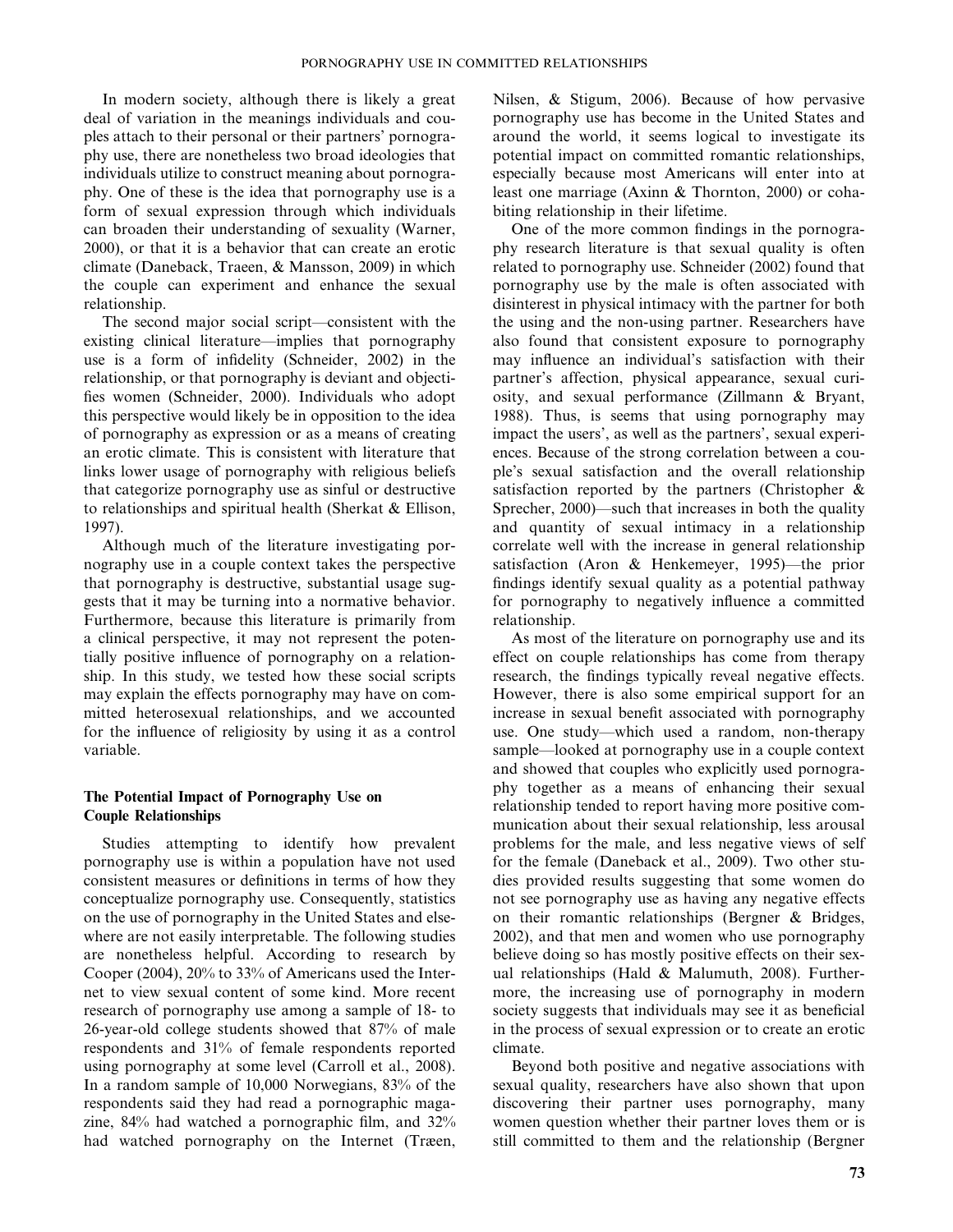& Bridges, 2002), that both men and women see online sexual activity as an act of betrayal (Bridges, Bergner, & Hesson-McInnis, 2003), and that Internet pornography is significantly correlated with emotional infidelity (Whitty, 2003). These studies have isolated meanings that individuals attach to pornography use, which could, in turn, explain the impact of pornography on couple dynamics. Furthermore, Stack, Wasserman, and Kern (2004) found that happily married people are 61% less likely to report using Internet pornography compared to those who report being unhappy in their marriage, suggesting there may be a link between pornography use and happiness in marriage. Because this body of research is thin, it is fertile ground for a deeper investigation.

## Patterns and Predictors of Pornography Use

Although pornography use in a couple context has historically been considered a mostly male behavior and, therefore, likely to impact a relationship only when the male uses it—our study looked at use by the female partner as well. Recent research has shown that, although women do indeed use pornography at a much lower rate than men, female pornography use is on the rise, with nearly one-half of female adolescents using some form of pornography in the last six months (Peter & Valkenburg, 2006). Research conducted in Sweden highlights this trend, showing that only 4% of women aged 50 to 65 years reported having watched pornography on the Internet, whereas about 25% of women aged 18 to 34 years reported having done so (Mansson, Daneback, Tikkanen, & Lofgren-Martenson, 2003). Interestingly, although female pornography use seems to be on the rise, there are different use patterns for men and women, with women typically viewing pornography with a partner (Mansson, 2000) and men usually doing so alone (Seidman 2004).

Another important aspect of pornography use that has been largely overlooked by researchers is the issue of what factors contribute to an individual's patterns of use. Based on the limited research, it seems that gender is one of the strongest predictors of pornography use, with men being far more likely to use pronography than women (Fisher & Byrne, 1978; Regnerus, 2007). Religious factors are also strong predictors of use or non-use. Specifically, individuals with strong ties to religion are less likely to report pornography use (Stack et al., 2004). Another possible predictor of pornography use is high sexual desire. Research conducted across Europe suggests that—especially for males and, to a lesser extent, females—higher levels of sexual desire is correlated with greater pornography use (Kontula, 2009).

There is also a body of research showing that, for certain men, exposure to violent pornography is associated with an increased risk for sexual aggression (Donnerstein & Linz, 1998; Malamuth, Addison, & Koss, 2000). Some authors have also found non-violent pornography to be associated with acceptance of violent or aggressive behavior toward women (Allen, Emmers, Gebhardt, & Giery, 1995; Ramasubramanian & Oliver, 2003). Because this study focused on the context of a committed relationship, we infer from this literature that pornography use may also be linked to negative forms of communication (e.g., criticism, contempt, and defensiveness) in a relationship. Although the aforementioned factors seem to be the only variables that have been explored with any frequency, there is also evidence that extramarital sex and participating in paid sex (Stack et al., 2004) are associated with online pornography use. Based on this latter finding, we extrapolate that sexual promiscuity as manifested by multiple partnerships and sexual intimacy early in the relationship may be associated with pornography use in a committed relationship.

Beyond these limited findings, there is no clear indication of what factors may discriminate between those who use pornography and those who do not. However, there is research revealing predictors of other sexual behaviors. For example, Danziger (1995) found that close family relationships were related to later age at first sexual intercourse. Miller, Sabo, Farrell, Barnes, and Melnick (1998) showed that family cohesion was related to older age at first intercourse, as well as lower frequency of intercourse and fewer partners. Because these other sexual behaviors are often associated with pornography use (Carroll et al., 2008), we anticipated that family of origin (FOO) processes and quality may be directly related to pornography use.

# Research Questions

This study adds to the body of research literature on pornography by using dyadic data to explore what factors may contribute to pornography use and how this use is related to couple relationship quality in a non-clinical sample. The theory cited earlier suggests that social scripts from which people derive meaning about pornography use may explain how it affects their relationship. We used measures of attitudes about pornography use, which, although not scripts themselves, certainly reflect the social scripts that individuals have personally adopted. Because prior research has identified religiosity (Sherkat & Ellison, 1997), relationship length (Greeley, 1991), and general Internet use (Whang, Lee, & Chang, 2003) as possible moderators of pornography use and sexual quality, we controlled for these variables in the structural equation modeling (SEM) analyses. Based on our reading of the aforementioned literature, we put forward the following research questions:

RQ1: What factors are associated with pornography use versus non-use?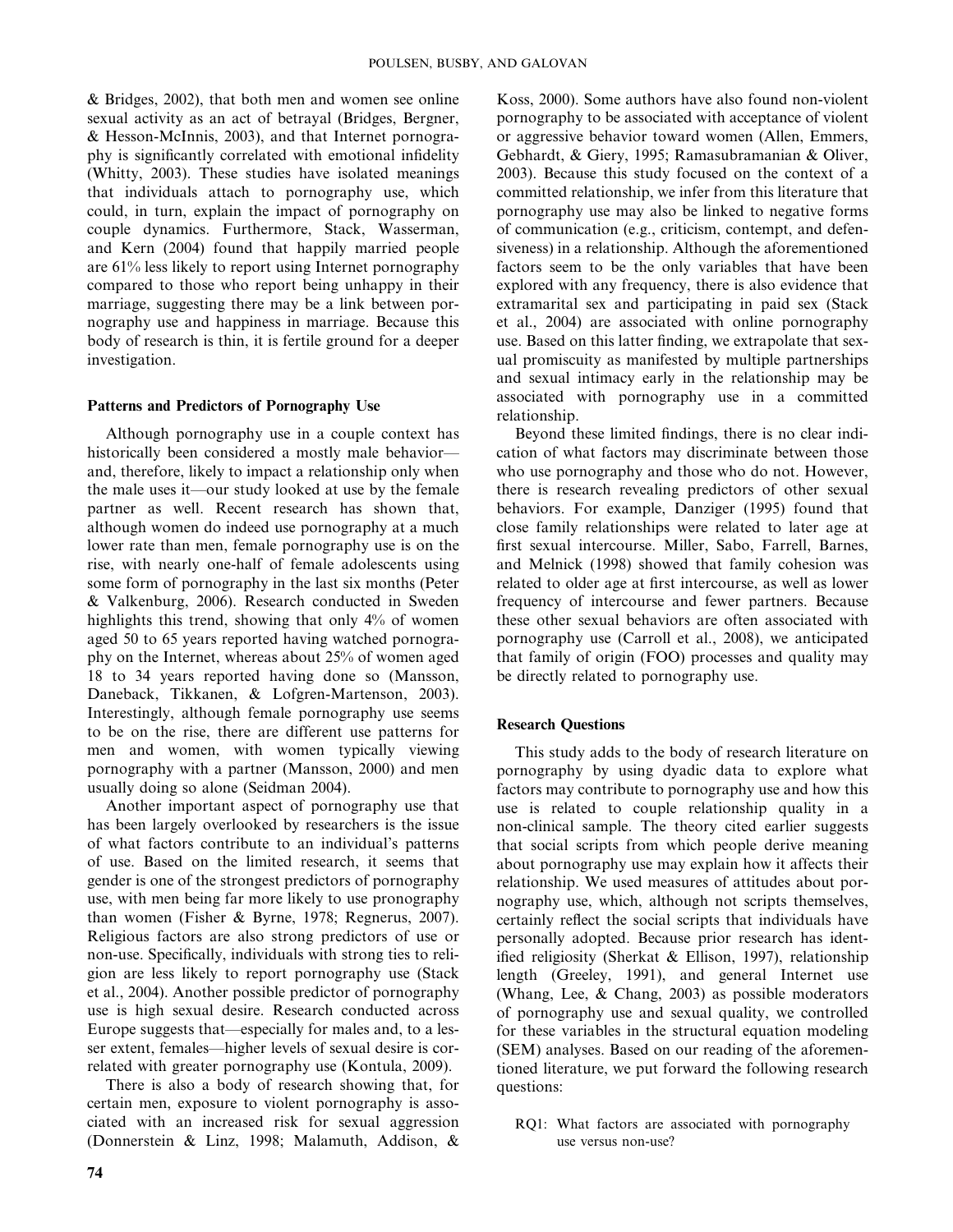- RQ2: Is pornography use in a committed relationship associated with lower sexual quality and relationship satisfaction?
- RQ3: Are the social scripts, as reflected by respondents' stated attitudes about pornography, associated with scripts such as pornography as an expression of sexuality or the creation of an erotic climate, or are they associated with scripts such as pornography as infidelity?

#### Method

#### Sample

The sample was gathered in 2009 and 2010 as part of the RELATionship Evaluation (RELATE) questionnaire project (www.relate-institute.org/) with data on pornography use beginning in February of 2009. The RELATE project recruits couples to the Internet site from a variety of settings, including college professors, marriage and family therapists, Internet and newspaper ads, word of mouth, and relationship educators familiar with the RELATE instrument. RELATE was designed as a tool to help couples evaluate their relationship and engage in healthy discussions to improve their relationship. The validity and reliability of the measurement scales have been established in previous studies (for details, see Busby, Holman, & Taniguchi, 2001).

The total original sample included 1,523 couples in a variety of relationships. Because this study was interested in couples with a certain level of commitment, we excluded all participants  $(N = 742)$  who did not identify as currently married or cohabiting. One couple self-identified as homosexual in response to a question about sexual preference. This couple was also excluded from the analysis. Furthermore, because the RELATE project is more commonly administered in the Western United States where some religious denominations are overrepresented as compared to national norms, we excluded, at random  $(N = 125)$ , individuals who identified as Latter-Day Saints to maintain a sample more consistent with America's religious population (Pew Forum on Religion & Public Life, 2007).

Participants in the final sample were 617 heterosexual couples (1,234 individuals); 221 were married and 396 were cohabiting at the time of the study. Couples individually completed the questionnaire online, and their results were matched using a couple code. Religious affiliation was 35% Protestant, 21% Catholic, 4% Jewish, 4% Latter-Day Saint, 1% Hindu, 1% Buddhist, 1% Islam, and 2% ''other.'' Thirty-two percent reported no religious affiliation. Participants were predominantly White, non-Hispanic (83%), and the majority were well educated, with 56% of the men and 57% of the women having a bachelor's degree or higher. The age range of respondents was 17 to 58, and the median age for respondents was 32 for males and 29 for females.

When asked how they heard about RELATE, about 34% of the men and 37% of the women reported they were referred by a therapist, 24% of men and 37% of women reported they were referred by instructors, about 9% of both genders said they were referred by clergy, about  $16\%$  of men, but only  $5\%$  of women, said they had been referred by family, and 14% of men and 6% of women reported that they were referred by friends. The remainder of respondents reported that they found the site through some type of advertising via Web, newspaper, magazines, and so forth. Thus, the sample is one of convenience, composed of individuals who were referred to the site through a variety of sources and likely for a variety of reasons.

### **Measures**

This study used measures from the RELATE questionnaire (Busby et al., 2001). RELATE is a 300+ item questionnaire designed to evaluate the relationship between romantically linked partners. We discussed the specific measures from the RELATE instrument used in this study.

Pornography use. Pornography use was measured with a single item that asked, ''During the last twelve months, on how many days did you view or read pornography (i.e., movies, magazines, Internet sites, adult romantic novels)?'' Response options were on a 6-point, Likert-type scale ranging from 1 (never) to 6 (almost every day).

Sexual quality. This scale was made up of two items; the first item asked respondents to indicate how satisfied they were with the physical intimacy they experienced, and the second item asked how often intimacy/sexuality had been a problem area in their relationship. For these items, response choices were gauged on a 5-point, Likert-type scale ranging from 1 (very dissatisfied) to 5 (very satisfied). For this scale, Cronbach's  $\alpha = .70$  for men and  $\alpha = .67$  for women.

Meaning of pornography. The meaning people attach to pornography use was measured using four items that asked respondents to indicate their attitudes about pornography use. The items included, ''Pornography is an acceptable way for couples to 'spice up' their love life,'' ''Viewing pornography is an acceptable way for married adults to express their sexuality,'' ''Pornography objectifies and degrades women,'' and ''Pornography is a form of marital infidelity.'' The last two items were recoded to maintain consistent direction in the measure. We used these measures as reflections of the social scripts that individuals have subscribed to, based on their individual cultural, religious, and even socio-political leanings. The two scripts of pornography as expression or to create an erotic climate and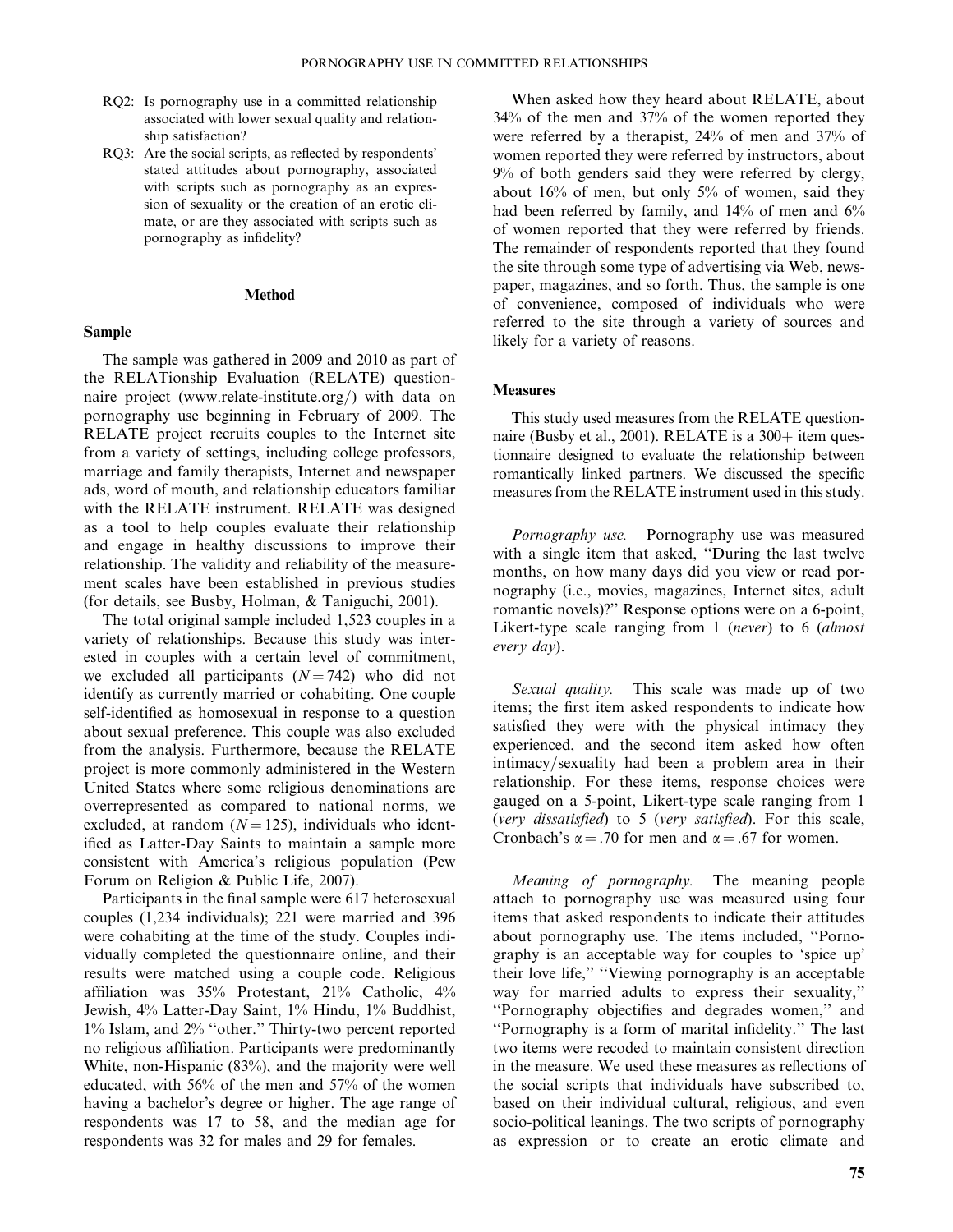pornography as infidelity or degrading of women are encapsulated in the scale and are differentiated simply as low (infidelity/degrading) or high (expression/erotic) scores. Each item was measured using a 5-point, Likert-type scale ranging from 1 (strongly disagree) to 5 (strongly agree). Cronbach's  $\alpha = .80$  for men and  $\alpha = .83$  for women.

Religiosity. Religiosity was measured with a threeitem scale. Two of the items were measured on 5-point, Likert scales ranging from 1 (never) to 5 (very often). These questions asked the respondents if spirituality was an important part of their lives and how often they prayed or communed with a higher power. In addition, one question assessed the frequency of attending religious services on a 5-point, Likert scale ranging from 1 (never) to 5 (weekly). Cronbach's  $\alpha$  = .91 for men and  $\alpha = .90$  for women.

Relationship length. Relationship length was measured using two items: One asked, ''How long have you and your partner been married,'' and the other asked, ''How long has it been since you first started dating your partner? (If married, how long did you date your partner before marriage?)'' Both items were on a scale ranging from 1 ( $0-3$  months), 2 ( $4-6$  months), 3  $(6–12$  months), 4 (1–2 years), 5 (3–5 years), and so on, to 11 (more than 40 years). These items were then summed so that the item would include both time married and time dating before marriage for the currently married respondents and total time dating for the cohabiting respondents.

General Internet use. General Internet use was a measure of how often individuals use the Internet, in general, outside of work. The item asked respondents how often in the last three months, on average, participants used the Internet other than for their employment. Response options ranged from 1 (less than an hour a day) to 7 (more than 8 hours a day). The item was recoded so that higher numbers meant more use.

Relationship satisfaction. Relationship satisfaction was measured on a 5-point, Likert-type scale ranging from 1 (very dissatisfied) to 5 (very satisfied). The scale included five items to gauge how satisfied respondents were with how conflict was resolved, the love they experienced, amount of relationship quality, quality of communication, and the overall relationship with their partner. Validity and reliability of the measure has been established in previous studies (for details, see Busby et al., 2001). For the relationship satisfaction scale, Cronbach's  $\alpha = .87$  for men and  $\alpha = .84$  for women.

Timing of first sexual intimacy with partner. This was a single item that asked respondents how soon they had sexual relations with their partner. There were 10 response options that included, ''We had sexual relations before we started dating,'' ''We had sexual relations on our first date,'' ''We had sexual relations a few weeks after we started dating,'' ''We had sexual relations from 1 to 2 months after we started dating,'' ''We had sexual relations from 3 to 5 months after we started dating,'' ''We had sexual relations from 6 to 12 months after we started dating,'' ''We had sexual relations from 1 to 2 years after we started dating,'' ''We had sexual relations more than 2 years after we started dating,'' ''We have never had sexual relations,'' and ''We had sexual relations only after we married.'' Our sample did not include any respondents that chose ''We have never had sexual relations.''

Number of sexual partners. This was a single item that asked respondents to indicate how many partners with whom they had sexual relationships in their lifetime.

Sexual desire. This was a single item that asked respondents, ''How often do you desire to have sexual intercourse with your partner?'' Response options ranged from 0 (never) to 6 (more than once a day).

Negative communication. Negative communication was measured using the contempt/defensiveness and the criticism scales, which were combined to create a general construct representing negative communication. Items were scored using a 5-point, Likert scale ranging from 1 (never) to 5 (very often). Criticism was a threeitem scale asking the respondents about using tactless choice of words when they complain, not stopping once they started complaining, and not censoring complaints and letting their partner have it full force. Contempt/ defensiveness was a four-item scale that asked respondents about having no respect for their partner when discussing an issue, getting upset and seeing the glaring faults of the partner's personality, warding off complaints of the partner, and feeling unfairly attacked when the partner is being negative. Cronbach's  $\alpha = .92$ for men and  $\alpha = .93$  for women.

Romantic relationship history. Romantic relationship history utilized four items that gauged the extent to which respondents considered romantic relationships safe, secure, and rewarding, whether they had trouble dealing with matters from their past romantic relationships, and if they felt at peace about anything negative that happened to them in their past romantic relationships. Items were measured using a 5-point, Likert-type scale ranging from 1 (strongly disagree) to 5 (strongly agree). Cronbach's  $\alpha = .74$  for men and  $\alpha = .79$  for women.

Family of Orgin (FOO). Items for FOO were measured using a 5-point, Likert-type scale ranging from 1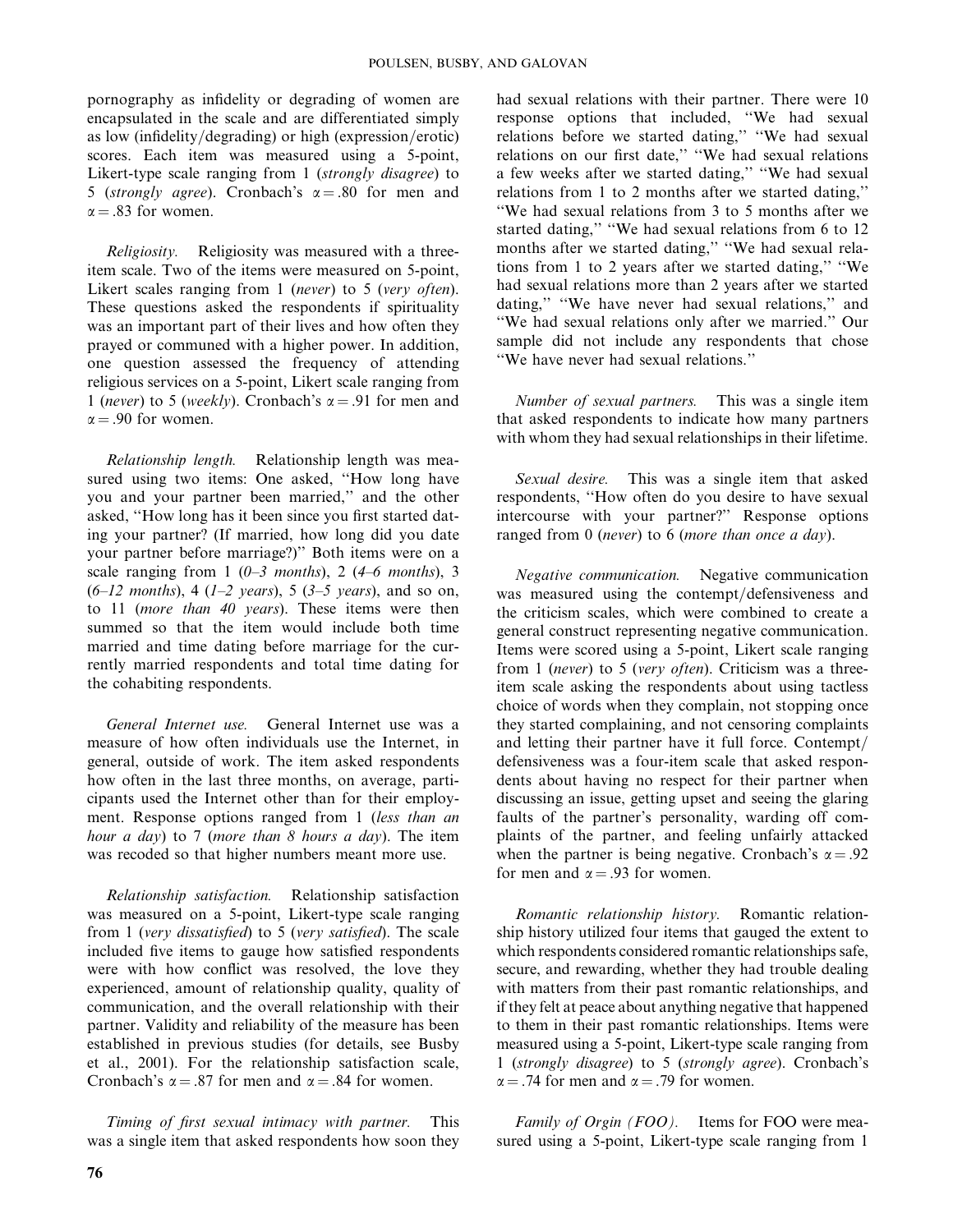

Figure 1. Actor–Partner Interdependence Model representing the relationship among pornography use, the meaning partners attach to the use, sexual quality, and relationship satisfaction. Notes.  $N=617$  couples. Bias-corrected p values: \*p < .05. \*\*p < .01. All factor loadings for latent variables were above .65. To allow for readability, correlations accounting for shared method variance between spouses are not shown. Religiosity, relationship length, and general Internet use were included as control variables.

(strongly disagree) to 5 (strongly agree). The scale included four items to gauge the extent to which respondents agreed with statements concerning the following: whether they considered family relationships safe, secure, and rewarding, whether they considered their family life to have had a loving atmosphere, whether they had trouble dealing with matters from their family experience, and if they felt at peace about anything negative that happened to them in their FOO. Cronbach's  $\alpha = .77$  for men and  $\alpha = .85$  for women.

#### Analysis Strategy

First, we computed a discriminant analysis to predict group membership for those who used pornography and those who did not. This analysis was conducted using the Statistical Package for the Social Sciences Version 18 (SPSS Inc., Chicago, IL). Next, we used SEM (see Figure 1) to examine the effects of pornography use on committed relationships. The model was analyzed using Mplus Version 6 (Muthén & Muthén, 1998– 2007). As exploring the association between pornography use and couple functioning was central to the study, the analyses included both the male and the female paired reports for each variable. An Actor–Partner Interdependence Model (APIM) was used to analyze the interplay between each partner in the dyad (for details, see Kenny, Kashy, & Cook, 2006). To account for the non-independence of the data, we followed Kurdek's (2003) methodological suggestion for married couple analyses by correlating error terms between partners for all measures.

Although there were very few missing values in the predictor  $(N = 3)$ , to deal with missing data in all variables, we used maximum likelihood (ML) with robust standard errors estimation in Mplus (Muthén & Muthén, 1998–2007). Methodologists regard ML estimation as a missing data technique that is more accurate and more powerful relative to other missing data handling methods (Schafer & Graham, 2002).

#### Results

#### Descriptive Analysis

Female pornography use was very low, with  $64\%$ reporting no pornography use and 30% using pornography once per month or less. Thus, 94% of our female sample used pornography very little, if at all. Less than 2% of women reported using pornography more than once per week. Pornography use among men, although still low (27% reporting no use), showed more variability, with 31% using once per month or less, 16% using two to three days per month, 16% using one to two times per week, and 10% using three or more days per week. A paired-samples  $t$  test was conducted to evaluate the differences between male and female pornography use. The test was significant,  $t(613) = 20.085$ ,  $p < .001$ . On average, males used pornography more  $(M = 1.55$ ,  $SD = 1.33$ ) than females ( $M = 0.450$ ,  $SD = 0.646$ ). Males and females also reported significant differences in the meaning they attached to pornography use,  $t(610) =$ 6.26,  $p < .001$ , with males ( $M = 3.30$ ,  $SD = 0.97$ ) attaching more of an expression/erotic meaning than females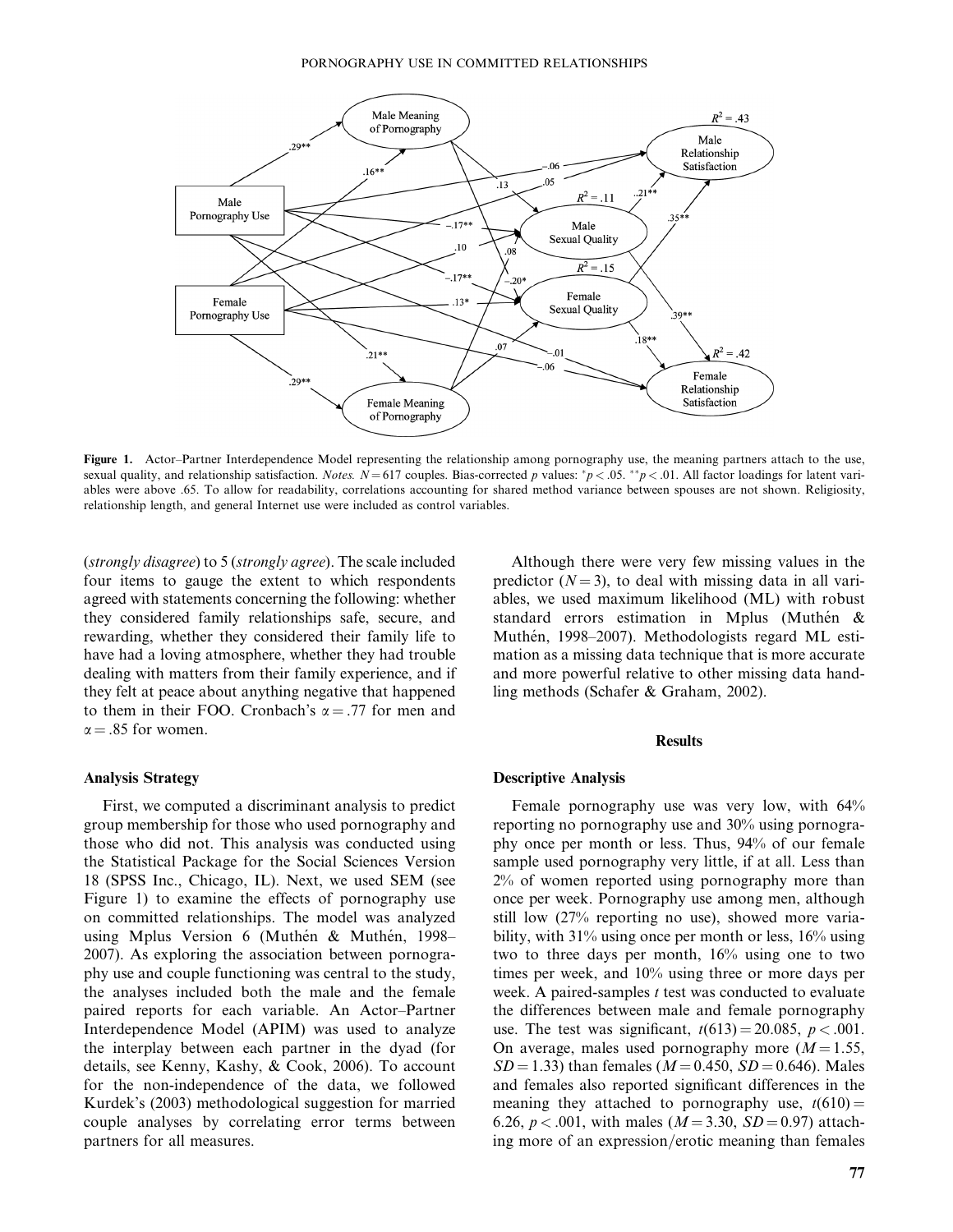$(M = 3.00, SD = 1.02)$ . These averages further revealed that, on the whole, women were neutral in the meaning they attached to pornography use, whereas men, in general, attached a slightly expression/erotic meaning to pornography use.

#### Discriminant Analysis

Observing the usage patterns for each gender, we conducted separate discriminant analyses to determine how accurately we could predict pornography use and non-use. For both male and female partners, variables included in the analyses were religiosity, sexual desire, timing of first sexual intimacy with partner, number of sexual partners, negative communication, romantic relationship history, and FOO. For men, the overall Wilks's lambda (.84) was significant,  $\chi^2(6, N=439)$  = 73.83,  $p < .001$ , indicating that, overall, the predictors differentiated among the two groups. Box's  $M$  test was significant ( $p < .001$ ); therefore, equal variance was not assumed. For detailed means comparisons, see Table 1.

Pooled, within-groups correlations between predictors and the standardized canonical discriminant function revealed that religiosity, timing of first sexual intimacy with partner, and number of sexual partners predicted group membership better than other variables. Pornography users were more likely to have reported low religiosity  $(M = 2.74)$ , earlier sexual intimacy  $(M = 3.61)$  with their partner, and to have more sexual partners  $(M = 12.92)$ , as compared to those who did not use pornography (religiosity,  $M = 3.56$ ; timing of sexual intimacy,  $M = 4.61$ ; and number of sexual partners,  $M = 6.91$ ). To a lesser degree, but still significant, pornography users reported using more negative communication with their partner, experiencing lower quality FOO, and having lower quality relationship history as compared to their non-using counterparts. Sexual desire did not significantly discriminate between the two groups when considering the other predictors.

In our attempt to predict male pornography use group membership, we were able to correctly classify 323 individuals (74.1%) in the sample, and this accounted for a 91.2% accurate prediction of pornography users and a 33.3% accurate prediction of non-users.

The same analysis conducted for female pornography use was also significant ( $\Lambda = .94$ ),  $\chi^2(6, N = 439) = 27.14$ ,  $p < .001$ . Box's M was significant ( $p < .001$ ). Pooled, within-groups correlations between predictors and the standardized canonical discriminant function revealed the same trend as male pornography use, such that religiosity, timing of first sexual intimacy with partner, and number of sexual partners were the strongest predictors. Female pornography users were more likely to have reported low religiosity  $(M = 3.10)$ , earlier sexual intimacy  $(M = 3.59)$  with their partner, and to have more sexual partners  $(M = 9.50)$ , as compared to females who reported no pornography use (religiosity,  $M = 3.52$ ; timing of sexual intimacy,  $M = 4.33$ ; and number of sexual partners,  $M = 6.43$ ). Furthermore, female pornography users reported significantly higher sexual desire  $(M = 3.62)$  than their non-using counterparts  $(M = 3.28)$ . No other variables discriminated between female users and non-users.

In our attempt to predict female pornography use group membership, we were able to correctly classify 301 individuals (69.1%) in the sample, and this accounted for a 16.4% prediction of pornography users and a 95.5% prediction of non-users. This difference in the extent to which our selected variables predicted male and female pornography use was substantial. Furthermore, the selected variables effectively classified use for the men, but non-use for the women. So, for example, low religiosity seems to be the most effective way to classify male pornography use or at least male self-report of use, whereas high religiosity does not as effectively explain non-use. Our findings revealed the reverse effect for females. High religiosity predicted self-report of non-use better than low religiosity predicted self-report of use.

#### SEM Analysis

To test the direct and indirect relationships among pornography use, the meaning individuals attach to

Table 1. Estimated Means and Standard Deviations of Pornography Users and Non-Users

| <b>Variable</b>                              | Male    |                                       |         |                         | Female  |                                |                       |           |
|----------------------------------------------|---------|---------------------------------------|---------|-------------------------|---------|--------------------------------|-----------------------|-----------|
|                                              | M       | <b>SD</b><br><b>Pornography Users</b> | M       | SD.<br><b>Non-Users</b> | M       | SD<br><b>Pornography Users</b> | M<br><b>Non-Users</b> | <b>SD</b> |
| Religiosity                                  | $2.75*$ | 1.10                                  | $3.56*$ | 1.10                    | $3.10*$ | 1.10                           | $3.52*$               | 1.10      |
| Timing of first sexual intimacy with partner | $3.61*$ | 1.70                                  | $4.61*$ | 2.40                    | $3.59*$ | 1.70                           | $4.32*$               | 2.20      |
| Number of sexual partners                    | 12.92*  | 16.10                                 | $6.90*$ | 10.60                   | $9.50*$ | 11.40                          | $6.43*$               | 6.20      |
| Relationship history                         | $3.70*$ | 0.79                                  | $3.99*$ | 0.67                    | 3.61    | 0.81                           | 3.74                  | 0.91      |
| Family of origin                             | $3.77*$ | 0.78                                  | $4.00*$ | 0.78                    | 3.59    | 0.94                           | 3.68                  | 0.85      |
| Negative communication                       | $2.47*$ | 0.86                                  | $2.27*$ | 0.81                    | 2.48    | 0.81                           | 2.41                  | 0.91      |
| Depression                                   | $2.11*$ | 0.69                                  | $1.95*$ | 0.63                    | 2.31    | 0.64                           | 2.35                  | 0.69      |
| Sexual desire                                | 4.07    | 1.10                                  | 3.96    | 1.20                    | $3.59*$ | 1.00                           | $3.32*$               | 1.20      |

 $p < 0.01$  (representing a significant difference between users and non-users of pornography).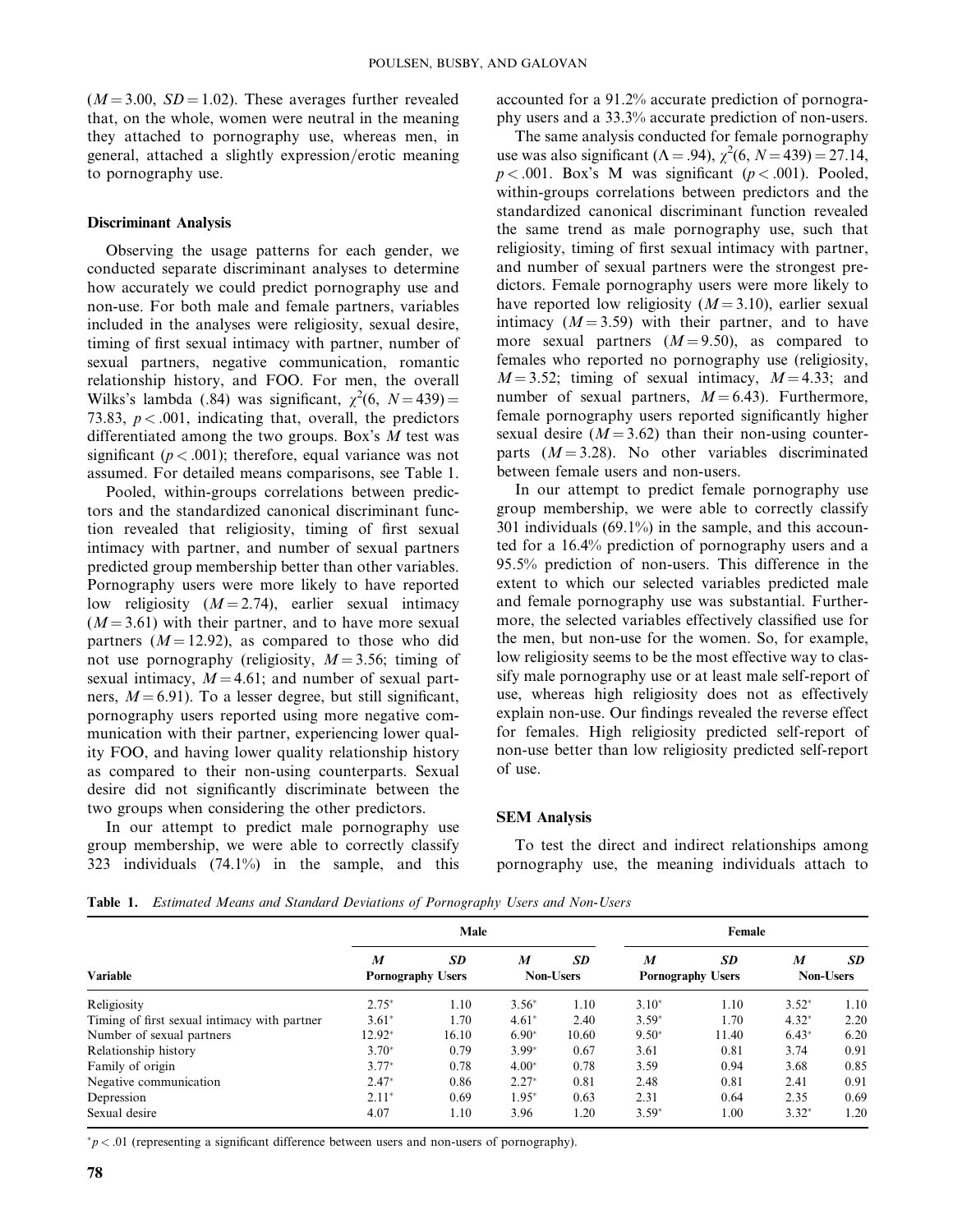pornography use, sexual quality, and relationship satisfaction, we constructed a SEM. In the model, pornography use was associated with sexual quality, which, in turn, was associated with relationship satisfaction. We included the meaning of pornography as a mediating variable and religiosity, relationship length, and general Internet use as control variables (see Figure 1). The model had acceptable fit:  $\chi^2(412, N = 617) = 1,125.744,$  $p < .000$ , Tucker–Lewis Index = .922, comparative fit  $index = .939$ , and root mean square error of approximation  $= .053$ . For the sexual quality variable, squared multiple correlations for men was .11 and .14 for women. Squared multiple correlations for the relationship satisfaction variable were .43 for men and .42 for women. Of the 16 interpreted path coefficients in the model, 12 paths were significant and are denoted with an asterisk in Figure 1. To test mediation, we employed the bootstrap estimator command in Mplus (Muthén & Muthén, 1998–2007) to extract 1,000 bootstrap samples. This allowed us to get bias-corrected significance levels for the direct, indirect, and total effects (see Table 2).

In the model, significant path coefficients indicated that under the conditions of variance in religiosity, relationship length, and general Internet use, the actor effect of male pornography use on sexual quality was significant and negative ( $\beta = -.17$ ). The partner effect of male pornography use on female sexual quality was also negative and significant ( $\beta = -.17$ ). Analysis of female effects of pornography use revealed no significant partner effect from female pornography use to male

Table 2. Decomposition of Effects from Structural Equation Modeling on Sexual Quality and Relationship Satisfaction

| Variable                                    |          | Direct Indirect Total $R^2$    |         |     |
|---------------------------------------------|----------|--------------------------------|---------|-----|
| Effects on male sexual quality              |          |                                |         | 11  |
| Male pornography use                        |          | $-.17^{**}$ $-.01$ $-.20^{**}$ |         |     |
| Female pornography use                      |          | $.10 \t .00 \t .10$            |         |     |
| 13. Male pornography as discovery/erotica   |          | $-$ .13                        |         |     |
| Female pornography as discovery/<br>erotica | .08      |                                | .08     |     |
| Effects on female sexual quality            |          |                                |         | .14 |
| Male pornography use                        |          | $-.17***$ $-.02$ $-.22**$      |         |     |
| Female pornography use                      |          | $.13^*$ $-.02$ $.12^*$         |         |     |
| Male pornography as discovery/<br>erotica   |          | $-.20^*$ $-.20^{**}$           |         |     |
| Female pornography as discovery/<br>erotica | .07      |                                | .07     |     |
| Effects on male relationship satisfaction   |          |                                |         | .42 |
| Male sexual quality                         |          | $.21***$ $-.21**$              |         |     |
| Female sexual quality                       |          | $.35***$ $-.35**$              |         |     |
| Male pornography use                        |          | $-.06 - .09^* - .15$           |         |     |
| Female pornography use                      |          | $.05 \qquad .06^* \qquad .11$  |         |     |
| Effects on female relationship satisfaction |          |                                |         | .40 |
| Male sexual quality                         |          | $.39^{**}$ $-.39^{**}$         |         |     |
| Female sexual quality                       | $.17***$ | $\sim$ $-$                     | $.17**$ |     |
| Male pornography use                        |          | $-.01 - .10^* - .11$           |         |     |
| Female pornography use                      |          | $-.06$ .05 $-.11$              |         |     |

 $p < .05.$  \*\*p  $< .01$  (bootstrap bias-corrected).

sexual quality. However, the actor effect of female pornography use on sexual quality was significant and positive ( $\beta = .13$ ). Interestingly, male and female pornography use seemed to have some opposite effects in their relationship with sexual quality.

Based on this, we wondered whether the different viewing patterns of males and females might provide some explanation for this differing relationship between pornography use and sexual quality across genders. To test this interaction post hoc, we used an item that asked respondents to indicate what percentage of the time they used pornography by themselves versus with their partner, and inserted this into our SEM analysis as a mediating variable. Response options for the item were ''never use pornography''; 100% alone, 0% with partner; 75% alone, 25% with partner; 50% alone, 50% with partner; 25% alone, 75% with partner; and 0% alone, 100% with partner. We divided responses into three groups—those who did not use, those who used with their partner to some degree, and those who used entirely alone—and called the variable ''viewing pattern.'' Higher numbers indicate a pattern of couple use.

We then tested this variable as a mediator in the SEM to see if viewing patterns explained the relationship between pornography use and sexual quality in the APIM. Baron and Kenny (1986) defined a mediator as a variable that explains the relation between a predictor and an outcome. Using the model indirect command in Mplus with the bootstrap estimator revealed that the standardized indirect (mediated) effect of female pornography use on female ( $\beta$  = .09) sexual quality was significantly different than zero  $(p=.03)$ , and was only mediated by female viewing pattern. The path coefficients from female pornography use to female viewing patterns was ( $\beta = -.52$ ), which indicated that female pornography use was associated with using pornography together as opposed to alone, based on reports from the female respondent. Furthermore, the inclusion of viewing pattern in the model rendered the relationship between female pornography use and female sexual quality insignificant, suggesting complete mediation (MacKinnon, 2008). Viewing patterns did not significantly mediate any of the other relationships between pornography use and sexual quality.

An analysis of RQ2—''Is pornography use in a committed relationship associated with lower relationship satisfaction?''—revealed there was no direct actor or partner effect of male pornography use on relationship satisfaction, nor were there any direct actor or partner effects from female pornography use to relationship satisfaction. However, male pornography use had a significant mediated effect on both male and female relationship satisfaction, such that higher male pornography use was indirectly associated with lower male  $(\beta = -.10, p < .01)$  and female  $(\beta = -.10, p < .01)$ relationship satisfaction. Female pornography use also had a significant mediated effect on male but not female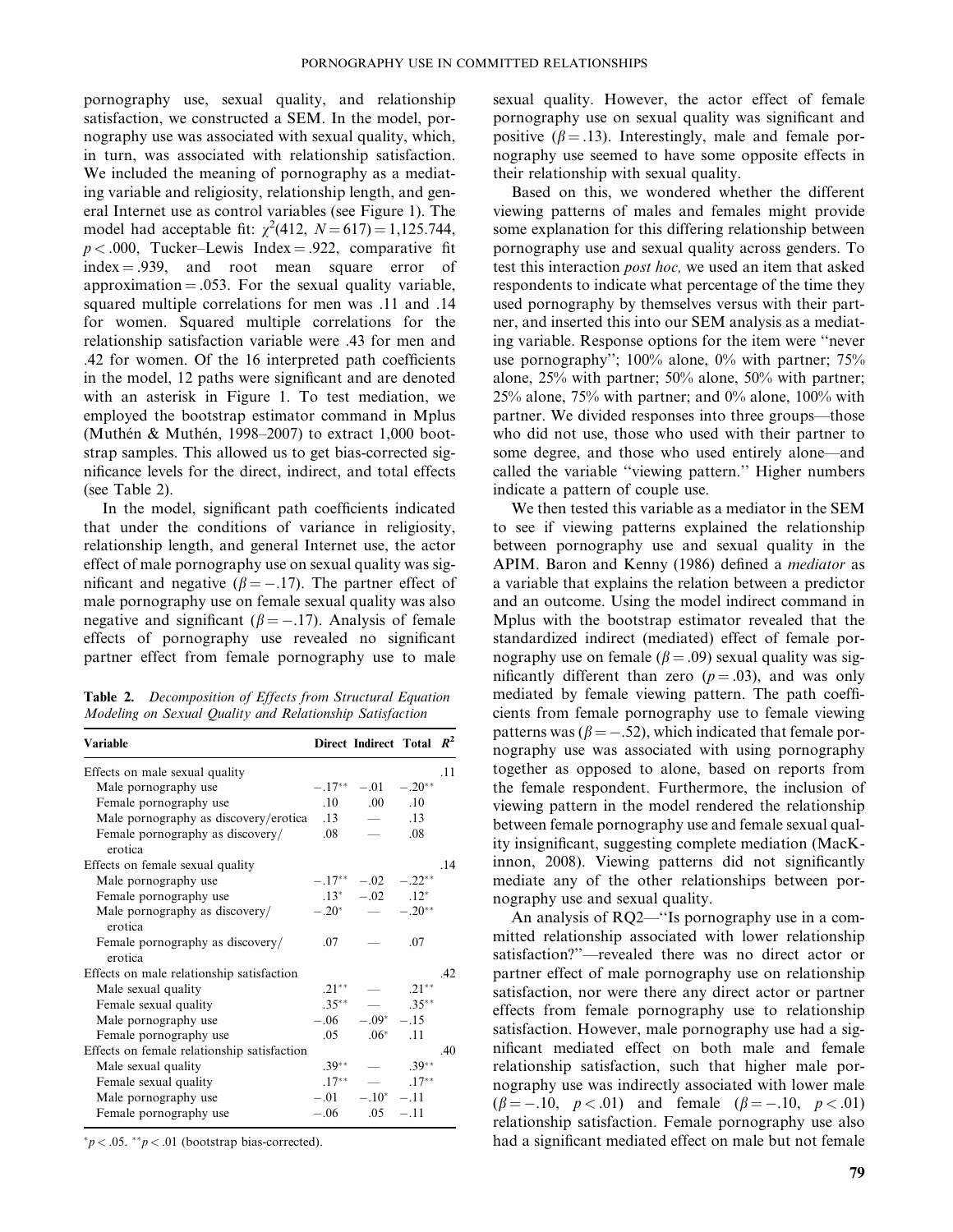relationship satisfaction, such that higher female pornography use was indirectly associated with higher male relationship satisfaction, through female sexual quality,  $(\beta = .06, p < .05).$ 

RO3—"Are the social scripts, as reflected by respondents' stated attitudes about pornography, associated with scripts such as pornography as expression of sexuality or the creation of an erotic climate, or are they associated with scripts such as pornography as infidelity?''—was analyzed by inserting the meaning individuals attached to pornography use into the model and testing it as a mediator. The two scripts are encapsulated in the scale and are differentiated simply as low  $(infidelity/degreading)$  or high (expression/erotic). This test revealed no significant mediating effects. Thus, the meaning that individuals attached to pornography use, as measured in this study, did not explain the associations between pornography use and sexual quality.

#### **Discussion**

In this study, we sought to understand the factors that may be associated with pornography use and how pornography use may have implications for couple relationships. We found a number of factors associated with use and non-use. We also observed that the factors associated with pornography use for men and women were different. Furthermore, we found that pornography use was associated with couple relationship quality, and that associations were different for men versus women. Contrary to our hypothesis, the meaning attributed to pornography played a very isolated role in the way use affected couples' relationships. We discuss each of these findings next.

We were able to provide new and unique information about the variables associated with individuals' reports of pornography use. For both genders, the variable with the strongest association with non-use was religiosity, closely followed by the timing of a couple's first sexual union and the number of sexual partners reported by individuals. Based on these findings, it seems that these sexual behaviors have a strong connection, and that pornography use often leads to, or is a product of, sexual permissiveness. The discriminant analysis also revealed that there were substantial differences between male and female pornography use profiles. Specifically, the variables selected were able to categorize male pornography use very well, but were not as effective for female use. These variables, however, were better predictors of non-use for females. This means that low religiosity, a high number of sexual partners, and early sexual intimacy were better predictors of male pornography use than the inverse of these variables for non-use. However, for females, being highly religious, having few sexual partners, and waiting to experience sexual intimacy until late in the relationship were much better predictors of non-use. Interestingly, whereas negative communication, parents' marital effort, FOO, and relationship history were significant factors predicting male pornography use or non-use, none of these variables were significant predictors for women. Although there may be several possible explanations for this disparity, it is likely that, due to low usage patterns among the women in our sample, the power of the statistical procedures was limited, whereas the male sample offered more variability and, thus, more power to isolate differences with the selected variables. The difference in how these variables predicted male and female use may suggest that the impetus behind pornography use is very different for women than it is for men.

One final, interesting finding from the discriminant analysis was that sexual desire significantly discriminated between female pornography use and non-use, but not male pornography use and non-use. This is not to say that high male sexual desire does not predict pornography use, as previous research has suggested (Kontula, 2009). It only means that, in this sample, desire did not seem to discriminate between males who use and males who do not use. This is likely because of the fact that most men in our sample used pornography at some level. It is possible that for pornography to be an attractive activity, it requires a certain threshold of sexual desire, which most men possess. However, female pornography use is generally low, as is female sexual desire, when compared to that of men. Thus, for women, high sexual desire (relative to other women), or sexual desire more similar to that of men, may be necessary to induce a woman to use pornography. This is consistent with the Dual Control Model of sexual response, which proposes that ''sexual arousal and associated behaviors depend on the balance between sexual excitation and inhibition'' (Bancroft & Janssen, 2007, p. 197).

In regards to these findings, we acknowledge that a possible limitation to the results is the self-report nature of the data. Because pornography use has the potential for, and often is viewed as, deviance, it is possible that incidence of use within our sample was underreported. These findings should be considered in view of this limitation.

Results of the SEM analysis showed that male pornography use had a consistent, negative association with both male and female sexual quality. This finding was consistent with expectations that male pornography use would be negatively associated with female sexual quality. Although the association between male pornography use and male sexual quality was the strongest association of interest, this was unanticipated. Hald and Malumuth's (2008) findings suggested quite the opposite, showing that men who used pornography believed doing so had mostly positive effects. Furthermore, research has shown that the majority of, at least college-, men view pornography use as an acceptable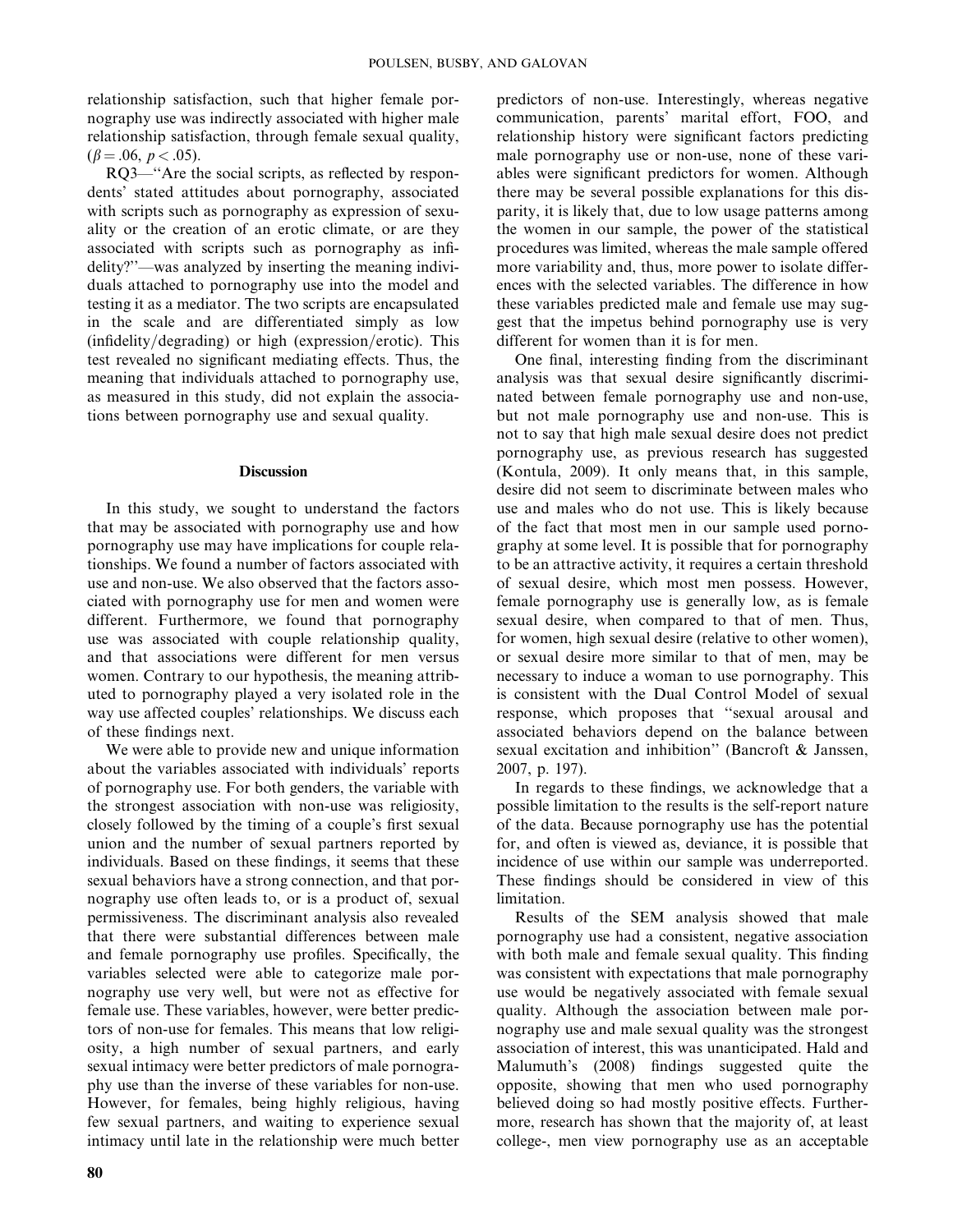way to express sexuality (Carroll et al., 2008) and a valuable means of becoming educated about sex (Boise, 2002). Thus, in this study, the result may be due to the fact that the female partner knew of and did not approve of her partner's pornography use, and subsequently withdraws from the sexual relationship. Such circumstances are not uncommon, as indicated by Schneider's (2000) clinical study, showing that disapproving partners are often repulsed by the behavior and may lose interest in sex. Another possible explanation is that males who use pornography lose interest in relational sex. Schneider (2000) found that more than one-half of compulsive pornography users' spouses reported that their partner—the compulsive user—had lost interest in relational sex.

One shortcoming of this study is that it is not known whether the female partner was aware of her male partner's pornography use, or vice versa. To an extent, this limits what can be interpreted about why male pornography use has a negative association with sexual quality. Additional limitations resulting from the non-representative sample may also be influencing the results in unknown ways. What is clear, however, is that male pornography use seems to be associated with lower sexual quality.

The story of female pornography use and its effects is an interesting one. Female pornography use had a slightly positive association with male and female sexual quality. As indicated in the Results section, this association was explained by a pattern of using pornography with a partner instead of individually. Thus, couple pornography use—not female pornography by itself seems to be driving higher sexual quality. This finding is consistent with a study by Daneback et al. (2009), showing that couples who are complicit in their use seem to avoid negative effects and may see some benefit to the sexual relationship. Furthermore, as indicated in the discriminant analysis, women who used pornography had higher sexual desire than females who did not use; thus, using pornography with their partner may be one way women express this higher sexual desire.

The second interest we had was to see if after accounting for prevailing social scripts—as reflected by respondents' attitudes about pornography—the associations between pornography use and sexual and relationship quality were still significant. Results were that neither male nor female meaning, as measured, mediated the relationship between pornography use and sexual quality. Rather, pornography use seems to be associated with sexual quality in a committed relationship, regardless of the meaning people attach to it. In addition, because we controlled for religiosity, these findings suggest that there is more than just religious values at play here. Thus, contrary to our assumption, social scripts—as we measured them—did not adequately explain the associations between pornography use and the sexual quality couples experience.

It is possible, at least for men, that pornography use changes perceptions of female partners, the sexual relationship, or both such that they are less satisfied with the sexual experiences in the relationship, whereas for women—as discussed earlier—the relationship between pornography use and sexual quality is explained by a pattern of couple use. It would seem that interpersonal sexual scripts of self and other (Gagnon & Simon, 1973) that respondents have adopted have little bearing on why pornography use is related to the sexual relationship. Future research that employs a longitudinal method may shed additional light on how meaning is associated with pornography use and its effects on the relationship. This study cannot, with certainty, establish the direction of these associations.

Finally, this study helps us understand something about the power of pornography use on the relationship, as it was found that male pornography use had a significant, indirect association with relationship satisfaction for both men and women, and female pornography use had a significant, indirect association with relationship satisfaction for males. Furthermore, these findings speak to how important the sexual relationship is to overall relationship quality.

# Limitations

There exist several limitations to our findings and to this study overall. First, the cross-sectional nature of the data only tells us what is happening at a single point in time and, thus, precludes us from inferring anything about how pornography may impact relationships as they grow and change. Furthermore, cross-sectional data do not allow us to establish, with any certainty, the direction of the relationship. We acknowledge the possibility that the way in which the relationships are modeled may be reversed and that, for men, poor sexual quality may lead to more pornography use and explain the pattern of solitary use. It seems perfectly reasonable that individuals unsatisfied in their sexual relationships, for whatever reason, may turn to alternative means, such as pornography use, to satisfy their sexual desires or perceived needs. For women, we expect the relationship is different. Poor sexual quality is not likely the predictor of lower pornography use but, rather, as the discriminant analysis suggested, it is sexual desire that drives the use. Thus, lower sexual desire in a women would likely lead to lower pornography use. We recommend, and are in the process of conducting, longitudinal studies to further explore causation for both men and women. Future research in the area of female pornography use specifically would be helpful in increasing our understanding of how female pornography use is unique in both its nature and its influence on the relationship.

The sample itself was also limited, as it was a convenience sample and is composed of many individuals (about 35%) who were referred to the RELATE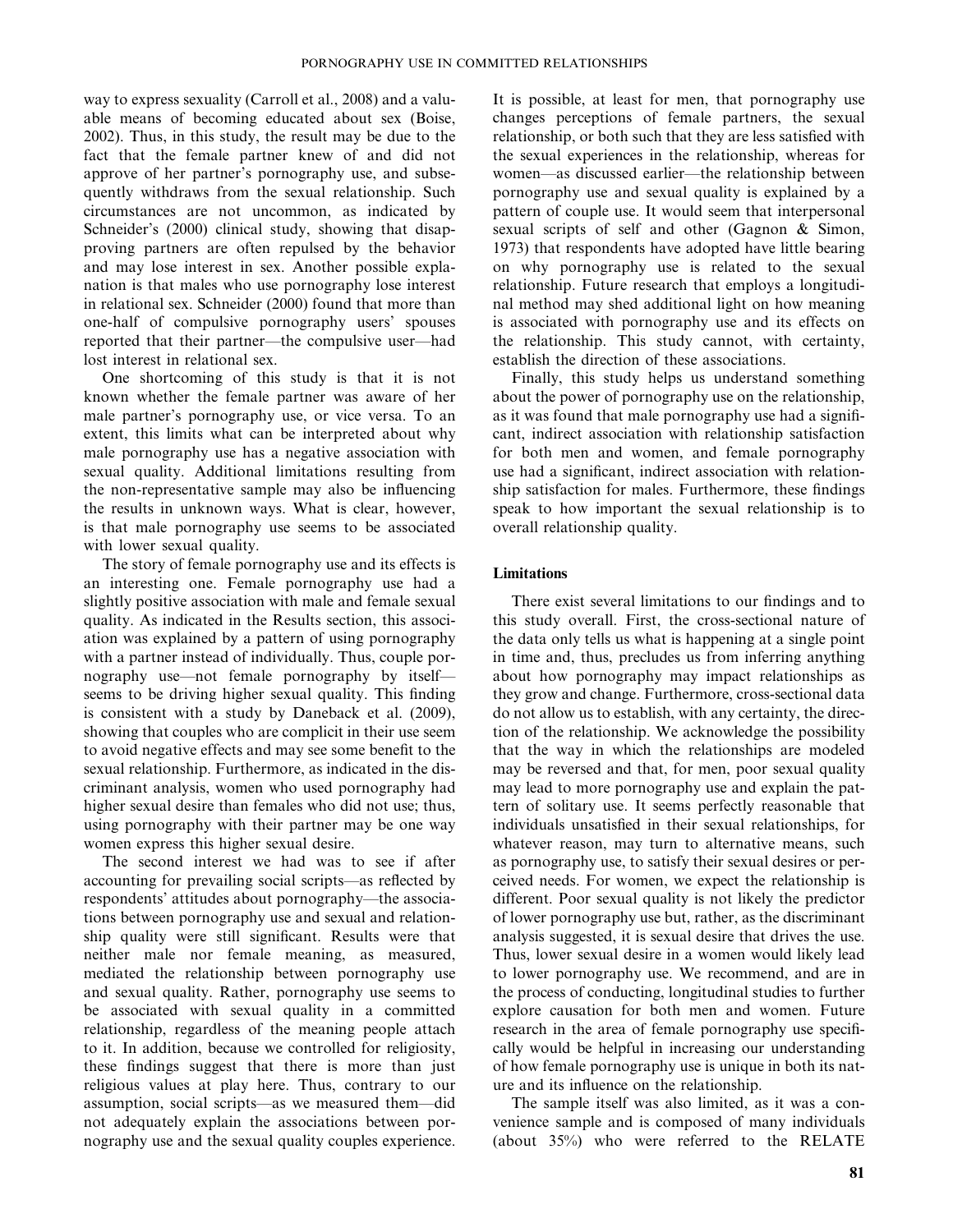instrument by therapists. Thus, although the sample was not, strictly speaking, a therapy sample, it did contain a substantial number of individuals who may have had a baseline level of relationship problems that were higher than the general population.

Another limitation to the study concerns some of the measures. Although sexual quality, as measured in this study, captured sexual problems and general sexual satisfaction, it was not a comprehensive measure of sexual quality. Using a more established and comprehensive measure, such as the Global Measure of Sexual Satisfaction (see Lawrance & Byers, 1995), would be useful to more accurately asses couples' sexual quality.

The measure of meaning was also fairly limited in its scope, as it only captured a small portion of the attitudes and meanings that individuals may attach to pornography use. As the idea of these scripts as mediators to pornography use has received little research attention, this study is exploratory and adds to the current body of research in this area. As we come to better explore this area, we will indeed need more and better measures of these scripts.

#### Implications and Conclusion

This study has several implications for educators, therapists, and researchers interested in how pornography use might impact marriages or other committed relationships. Perhaps the most apparent finding in this study is that pornography use by a husband or male partner is associated with lower quality of the couple's sexual relationship. This study also shows that this association may exist among cohabiting couples, as well as married couples, and that the association may persist, regardless of personal attitudes toward pornography. The data suggest that male pornography use may be an issue that needs consideration when and if a couple experience problems or dissatisfaction concerning their sexual relationship and their relationship overall. In regard to female use, the results suggest that if females use pornography, their use is likely to occur with the partner, and that this pattern (i.e., viewing pornography together) may benefit the sexual relationship, but not necessarily the relationship overall. Clearly, the implications suggest that those working with couples where pornography is an issue will need to explore the nature of pornography use by both partners and allow each couple to explain whether this use is solitary or mutual and how it may influence their relationship. In addition, because, in so many cases, pornography use is by the male partner and is solitary in nature, exploring awareness of use and the impact this use has on both partners' attitudes about self and the relationship would be valuable.

### References

- Allen, M., Emmers, T., Gebhardt, L., & Giery, M. A. (1995). Exposure to pornography and acceptance of rape myths. Journal of Communication, 45, 5–26.
- Aron, A., & Henkemeyer, L. (1995). Marital satisfaction and passionate love. Journal of Social and Personal Relationships, 12, 139–146.
- Axinn, W. G., & Thornton, A. (2000). The transformation in the meaning of marriage. In L. J. Waite (Ed.), The ties that bind (pp. 147–165). New York: de Gruyter.
- Bancroft, J., & Janssen, E. (2007). The dual control model: The role of sexual inhibition and excitation in sexual arousal and behavior. In E. Janssen (Ed.), The psychophysiology of sex (pp. 197–221). Bloomington: Indiana University Press.
- Baron, R. M., & Kenny, D. A. (1986). The moderator–mediator variable distinction in social psychological research: Conceptual, strategic, and statistical considerations. Journal of Personality and Social Psychology, 51, 1173–1182.
- Bergner, R. M., & Bridges, A. J. (2002). The significance of heavy pornography involvement for romantic partners: Research and clinical implications. Journal of Sex & Marital Therapy, 28, 193–206.
- Blumer, H. (1969). Symbolic interactionism: Perspective and method. Englewood Cliffs, NJ: Prentice Hall.
- Boies, S. C. (2002). University students' uses of and reactions to online sexual information and entertainment: Links to online and offline sexual behavior. The Canadian Journal of Human Sexuality, 11(2), 77–89.
- Bridges, A. J., Bergner, R. M., & Hesson-McInnis, M. (2003). Romantic partners' use of pornography: Its significance for women. Journal of Sex & Marital Therapy, 29, 1–14.
- Busby, D. M., Holman, T. B., & Taniguchi, N. (2001). RELATE: Relationship evaluation of the individual, family, cultural, and couple contexts. Family Relations, 50, 308–316.
- Carroll, J. S., Padilla-Walker, L. M., Nelson, L. J., Olson, C. D., Barry, C. M., & Madsen, S. D. (2008). Generation XXX: Pornography acceptance and use among emerging adults. Journal of Adolescent Research, 23, 6–30.
- Christopher, F. S., & Sprecher, S. (2000). Sexuality in marriage, dating, and other relationships: A decade review. Journal of Marriage & the Family, 62, 999–1017.
- Cooper, A. (2004). Online sexual activity in the new millennium. Contemporary Sexuality, 38(3), i–vii.
- Daneback, K., Traen, B., & Mansson, S.-A. (2009). Use of pornography in a random sample of Norwegian heterosexual couples. Archives of Sexual Behavior, 38, 746–753.
- Danziger, S. K. (1995). Family life and teenage pregnancy in the inner-city: Experiences of African-American youth. Children and Youth Services Review,  $17(1/2)$ , 183–202.
- Donnerstein, E., & Linz, D. (1998). Mass media, violence and the male viewer. In M. E. Oden & J. Clay-Warner (Eds.), Confronting rape and sexual assault (pp.  $181-198$ ). Wilmington, DE: SR Books/ Scholarly Resources.
- Fisher, W. A., & Barak, A. (2001). Internet pornography: A social psychological perspective on Internet sexuality. Journal of Sex Research, 38, 312–323.
- Fisher, W. A., & Byrne, D. (1978). Sex differences in response to erotica? Love versus lust. Journal of Personality and Social Psychology, 36, 117–125.
- Fisher, W. A., Byrne, D., Kelley, K., & White, L. A. (1988). Erotophobia–erotophilia as a dimension of personality. Journal of Sex Research, 25, 123–151.
- Gagnon, J. H., & Simon, W. (1973). Sexual conduct. Chicago: Aldine.
- Gecas, V., & Libby, R. (1976). Sexual behavior as symbolic interaction. Journal of Sex Research, 12, 33–49.
- Greeley, A. M. (1991). Faithful attraction: Discovering intimacy, love, and fidelity in American marriage. New York: Doherty.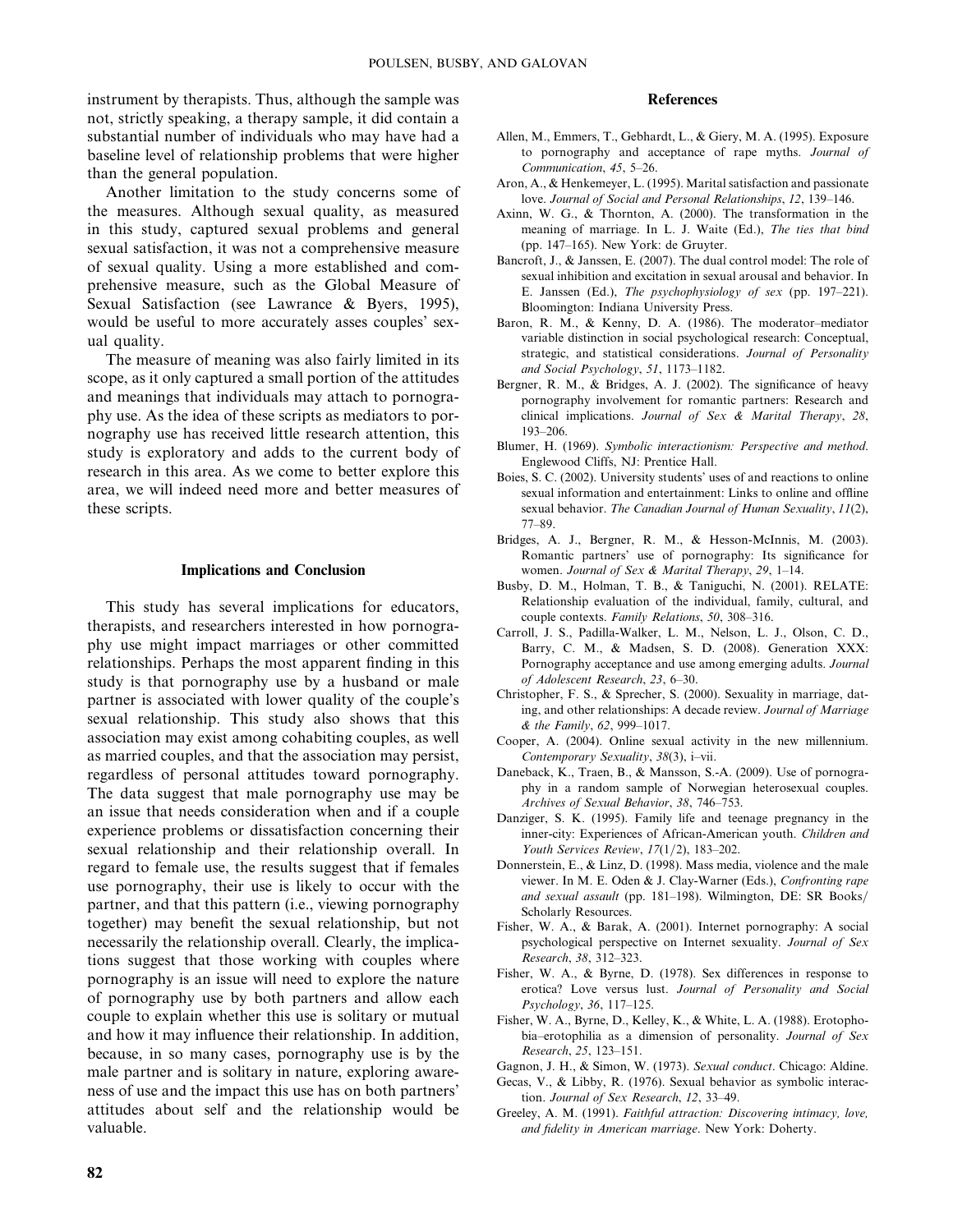- Hald, G. M., & Malamuth, N. M. (2008). Self-perceived effects of pornography consumption. Archives of Sexual Behavior, 37, 614–625.
- Kenny, D. A., Kashy, D. A., & Cook, W. L. (2006). Dyadic data analysis. New York: Guilford.
- Kontula, O. (2009). Between sexual desire and reality: The evolution of sex in Finland. Front Royal, VA: The Population Research Institute. Retrieved from http://www.vaestoliitto.fi/tieto\_ja\_ tutkimus/vaestontutkimuslaitos/julkaisut/kaikki\_julkaisut\_all\_ publication/between\_sexual\_desire\_and\_realit/
- Kurdek, L. A. (2003). Methodological issues in growth-curve analyses with married couples. Personal Relations, 10, 235–266.
- Lawrance, K., & Byers, E. S. (1995). Sexual satisfaction in long-term heterosexual relationships: The interpersonal exchange model of sexual satisfaction. Personal Relationships, 2, 267–285.
- MacKinnon, D. P. (2008). Introduction to statistical mediation analysis. Mahwah, NJ: Lawrence Erlbaum Associates, Inc.
- Malamuth, N., Addison, T., & Koss, M. (2000). Pornography and sexual aggression: Are there reliable effects and can we understand them? Annual Review of Sex Research, 11, 26–91.
- Manning, J. C. (2006). The impact of Internet pornography on marriage and the family: A review of the research. Sexual Addiction & Compulsivity, 13, 131–165.
- Mansson, S.-A. (2000). Commercial sexuality. In B. Lewin (Ed.), Sex in Sweden: On the Swedish sexual life (pp. 233–259). Stockholm: Swedish National Institute of Public Health.
- Mansson, S.-A., Daneback, K., Tikkanen, R., & Lofgren-Martenson, L. (2003). Love and sex on the Internet. Retrived from http://dspace. mah.se/dspace/bitstream/handle/2043/663/35705\_Inlaga.pdf; jsessionid=F37CA37701ACA736BF0BC54C7C959190?sequence-1
- Miller, K. E., Sabo, D. F., Farrell, M. P., Barnes, G. M., & Melnick, M. J. (1998). Athletic participation and sexual behavior in adolescents: The different worlds of boys and girls. Journal of Health and Social Behavior, 39, 108–123.
- Muthén, L. K., & Muthén, B. O. (1998-2007). Mplus user's guide (5th ed.). Los Angeles: Author.
- Peter, J., & Valkenburg, P. M. (2006). Adolescents' exposure to sexually explicit online material and recreational attitudes toward sex. Journal of Communication, 56, 639–660.
- Pew Forum on Religion, & Public Life. (2007). U.S. religious landscape survey. Washington, DC: Author. Retrieved from http://religions. pewforum.org/reports
- Ramasubramanian, S., & Oliver, M. B. (2003). Portrayals of sexual violence in popular Hindi films, 1997–1999. Sex Roles, 48, 327– 336.
- Regnerus, M. D. (2007). Forbidden fruit: Sex and religion in the lives of American teenagers. New York: Oxford University Press.
- Schneider, J. P. (2000). Effects of cybersex addiction on the family: Results of a survey. Sexual Addiction & Compulsivity, 7, 31–58.
- Schneider, J. P. (2002). Effects of cybersex problems on the spouse and family. In A. Cooper (Ed.), Sex and the Internet: A guidebook for clinicians (pp. 169-186). New York: Brunner/Routledge.
- Seidman, E. (2004). The pretreat: Contemporary patterns of pornography use and the psychodynamic meaning of frequent pornography use for heterosexual men. Dissertation Abstracts International: Section B. Sciences and Engineering, 64(8), 4063.
- Shafer, J. L., & Graham, J. W. (2002). Missing data: Our view of the state of the art. Psychological Methods, 7, 147–177.
- Sherkat, D. E., & Ellison, C. G. (1997). The cognitive structure of a moral crusade: Conservative Protestantism and opposition to pornography. Social Forces, 75, 957–980.
- Simon, W., & Gagnon, J. H. (1986). Sexual scripts: Permanence and change. Archives of Sexual Behavior, 15, 97–120.
- Snow, D. A. (2001). Extending and broadening Blumer's conceptualization of symbolic interactionism. Symbolic Interaction, 24, 367–377.
- Stack, S., Wasserman, I., & Kern, R. (2004). Adult social bonds and use of Internet pornography. Social Science Quarterly, 85, 75–88.
- Træen, B., Nilsen, T., & Stigum, H. (2006). Use of pornography in traditional media and on the Internet in Norway. Journal of Sex Research, 43, 245–254.
- Warner, M. (2000). The trouble with normal: Sex, politics, and the ethics of queer life. Cambridge, MA: Harvard University Press.
- Whang, S.-M. L., Lee, S., & Chang, G. (2003). Internet over-users' psychological profiles: A behavior sampling analysis on Internet addiction. Cyberpsychology & Behavior, 6, 143–150.
- Whitty, M. T. (2003). Pushing the wrong buttons: Men's and women's attitudes toward online and offline infidelity. Cyberpsychology & Behavior, 6, 569–579.
- Zillmann, D., & Bryant, J. (1988). Pornography's impact on sexual satisfaction. Journal of Applied Social Psychology, 18, 438–453.